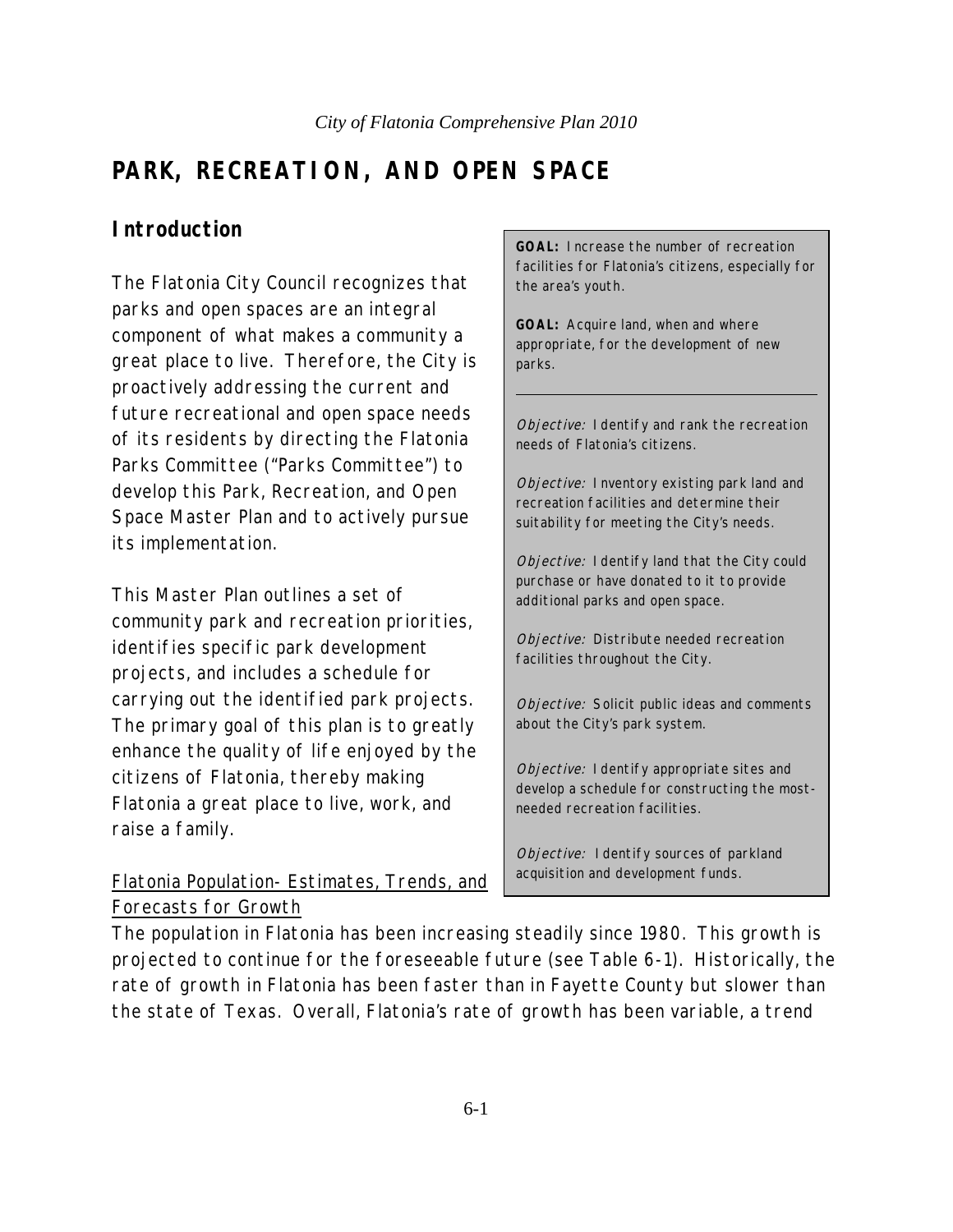|                                                                    | Demographic Factor            | 1990     | 2000     | 2010  | Percent<br>Change<br>from 2000 |
|--------------------------------------------------------------------|-------------------------------|----------|----------|-------|--------------------------------|
| Population                                                         |                               | 1,295    | 1,455    | 1,615 | 11%                            |
|                                                                    | 0 to 17                       | 350      | 393      | 437   |                                |
|                                                                    | 18 to 24                      | 110      | 124      | 137   |                                |
|                                                                    | 25 to 44                      | 342      | 384      | 426   |                                |
|                                                                    | 45 to 64                      | 218      | 245      | 272   |                                |
|                                                                    | 65 and Older                  | 275      | 309      | 343   |                                |
| Race and<br>Ethnicity                                              | Non-Hispanic<br>Whites        | 783      | 880      | 976   |                                |
|                                                                    | Non-Hispanic<br><b>Blacks</b> | 111      | 125      | 139   |                                |
|                                                                    | Hispanics                     | 389      | 436      | 485   |                                |
|                                                                    | Other                         | 12       | 14       | 15    |                                |
| Median<br>Household<br>I ncome<br>(adjusted<br>to 1999<br>dollars) |                               | \$27,486 | \$32,905 |       |                                |
| Percent<br>below<br>poverty<br>level                               |                               | 34.2%    |          |       |                                |

# **Table 6-1 Population, Ethnicity, and Income**

\*U.S. Census Data

\*\*Texas State Population Data Center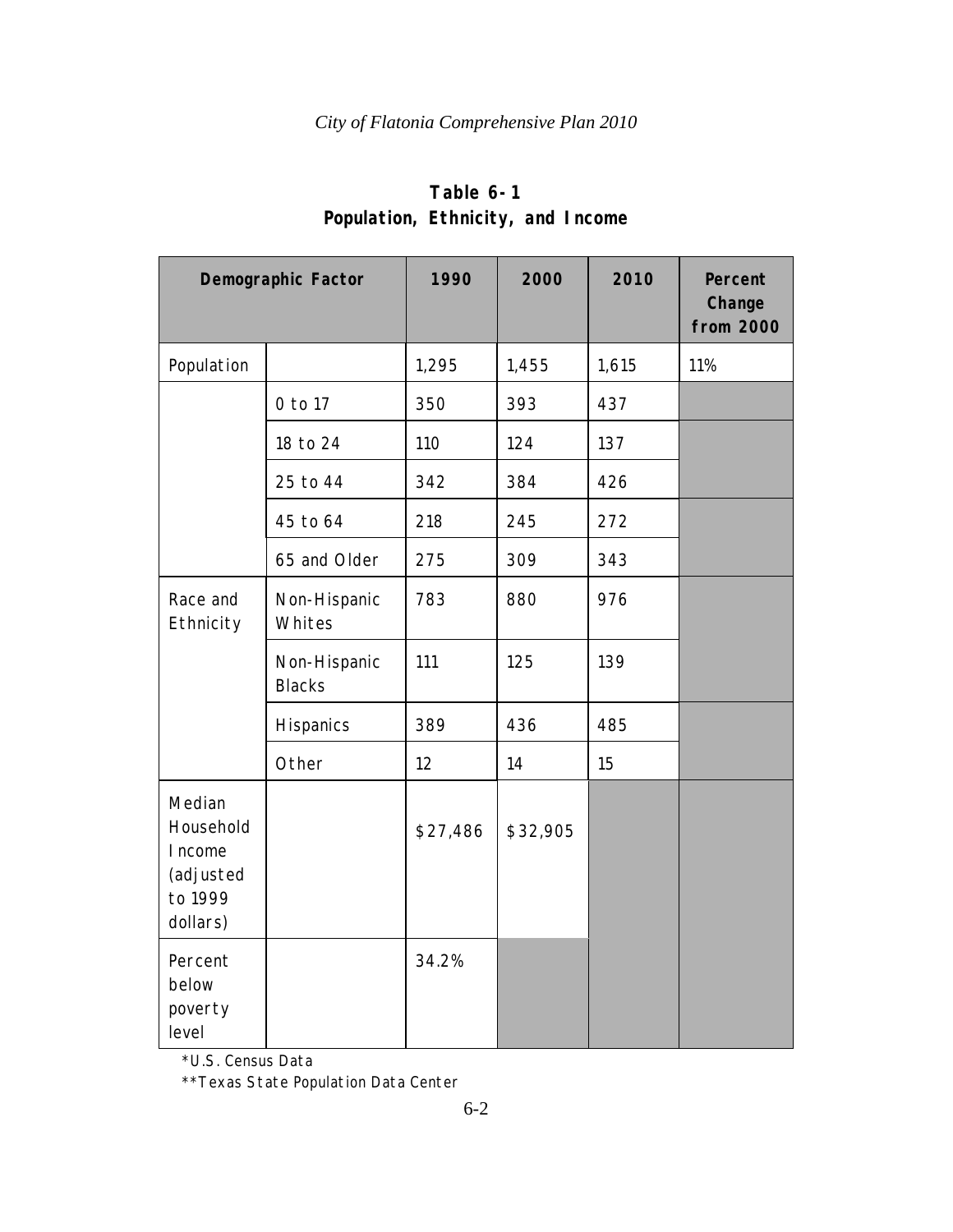that was also experienced by surrounding cities of similar size. However, projections indicate steady growth for the area.

For a more detailed discussion of Flatonia's population, ethnicity, and income levels, please see Chapter 1 of this Plan.

## **Parks Committee and Master Plan Background**

In 1999, the Flatonia City Council determined that a master plan was necessary to help ensure that the parks, recreation, and open space needs of the community would be met well into the future. In order to accomplish this task, as well as to assist in the implementation of the plan, the City Council established a Parks Committee with members representing a broad range of community organizations and interests. A copy of the City's resolution creating the Parks Committee is contained in the Appendix of this plan.

As one of its first actions, the Parks Committee began to develop a strategic plan for improving existing parks and providing additional public recreation facilities. The Committee's goal was to inventory available park resources, identify recreation priorities as established by the citizens, and develop a schedule for satisfying those demands.

Most of the Parks Committee's continuing work will be to decide the best ways to fund needed park improvements and to provide guidance on specific park master plans. The Parks Committee will also update this plan at least every five years to ensure that changing citizen needs are identified and met.

## **Inventory of Park and Recreation Facilities**

The Parks Committee inventoried all of the recreation facilities available to Flatonia citizens. The following table is a complete listing of facilities available to the public.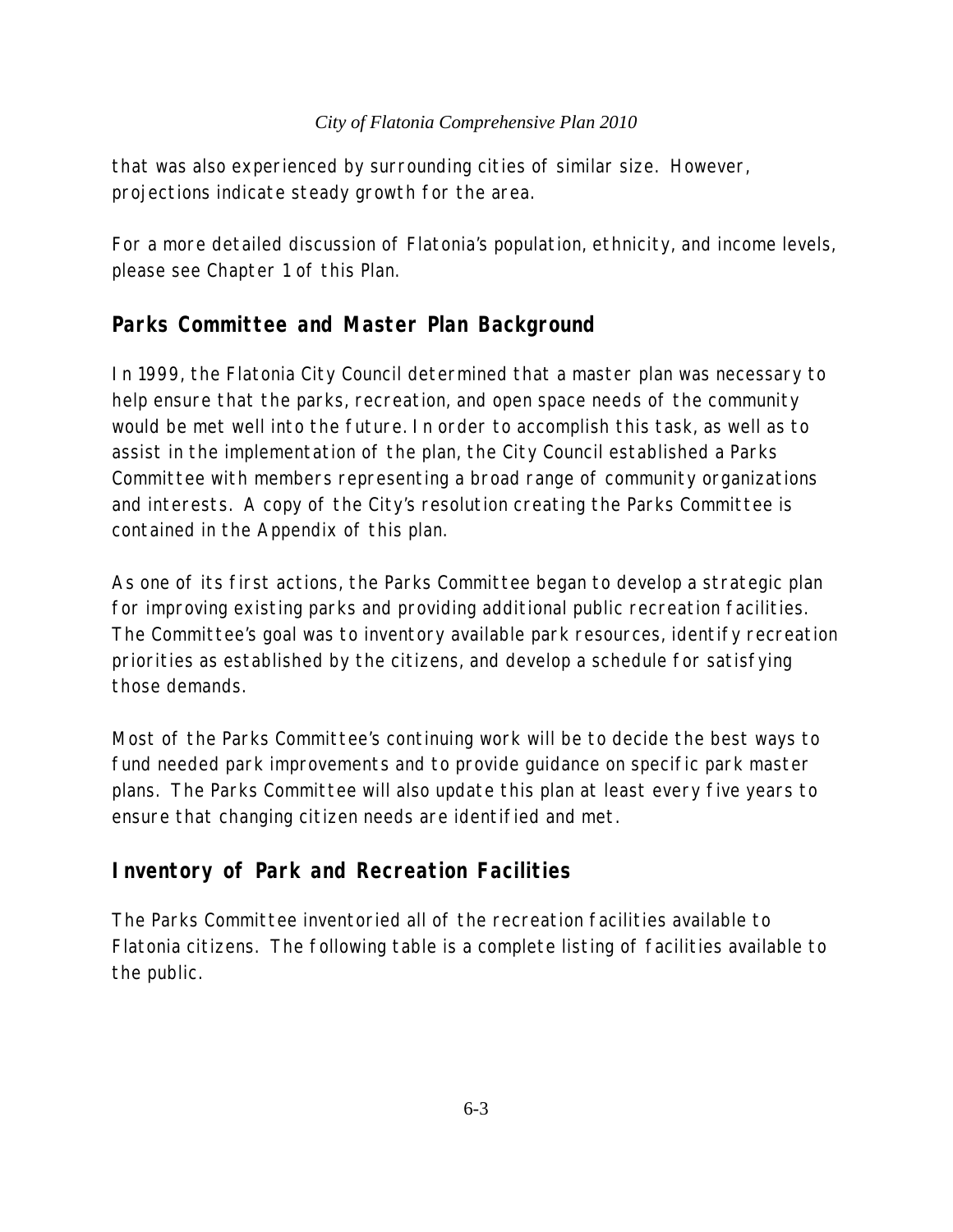| Table 6-2                            |  |  |  |  |  |
|--------------------------------------|--|--|--|--|--|
| <b>Recreation Facility Inventory</b> |  |  |  |  |  |

| <b>Site</b><br><b>Property Owner</b> |                  | <b>Facility</b>         | <b>Number</b>  | Condition |
|--------------------------------------|------------------|-------------------------|----------------|-----------|
| City of Flatonia<br>G.F. and Audrey  |                  | <b>Baseball Field</b>   |                | Good      |
| McWhirter City Park                  |                  | <b>Picnic Sites</b>     | 4              | Good      |
|                                      |                  | Pavilion                |                | Good      |
|                                      |                  | Restroom                |                | Good      |
|                                      |                  | Softball Field          |                | Good      |
|                                      |                  | Swimming Pool           |                | Good      |
|                                      |                  | <b>Basketball Court</b> |                | Good      |
|                                      |                  | Hike and Bike Trail     | .5 mile        | Good      |
| Garbade Park                         | City of Flatonia |                         |                | Poor      |
|                                      |                  | <b>Baseball Field</b>   |                | Good      |
|                                      |                  | <b>Picnic Sites</b>     | 4              | Good      |
| <b>Golf Association</b>              | Flatonia Golf    | Golf Course             | 9 holes        | Good      |
| Association                          |                  |                         |                |           |
|                                      | (non-profit)     |                         |                |           |
| Flatonia ISD                         | <b>FISD</b>      | <b>Football Field</b>   | 1              | Good      |
|                                      |                  | Track                   |                | Good      |
|                                      |                  | Sand Volleyball Courts  |                | Good      |
|                                      |                  | Playground              |                | Good      |
|                                      |                  | Tennis Courts           | $\overline{2}$ | Good      |

# **Open Space and Park Land Needs Identification and Assessment**

Flatonia recognizes the need to plan for future park developments and the strategic location of those parks as the City grows. While Flatonia enjoys a comfortable 1.4 acres of park land per 1,000 residents, only a small percent of residents live within walking distance of a park.High priorities include neighborhood parks (generally between 2 and 10 acres in size, within walking distance of a residential area, and with basic recreational amenities), park land near the school for joint-use facilities between the City and the school district, and linear park development along creeks and natural drainage areas. Map 6-1 on the following page shows current park land and preferred future park and open space locations.

Flatonia also recognizes the need to preserve open space for today and for future generations. Currently, the City does not own any dedicated open space (the term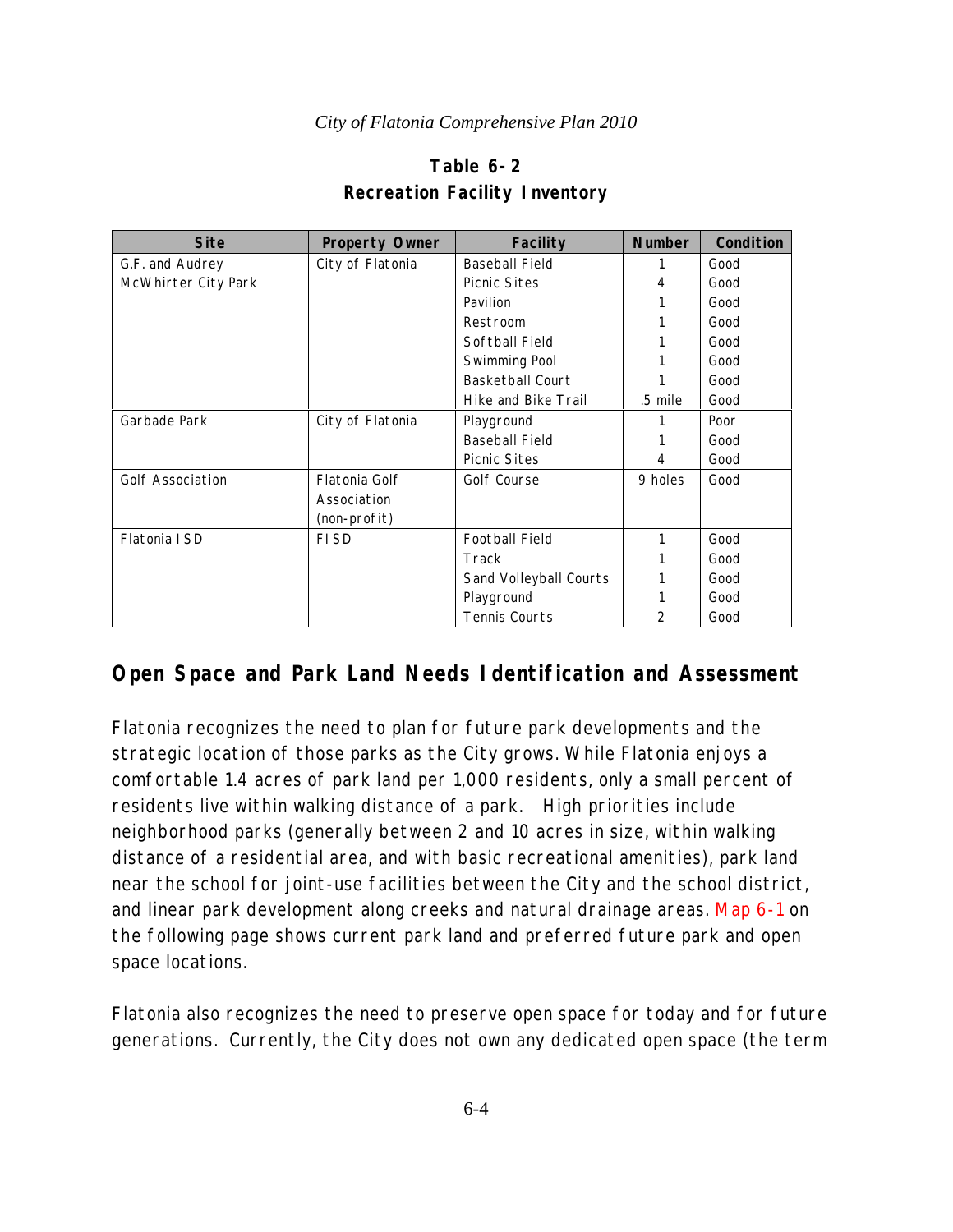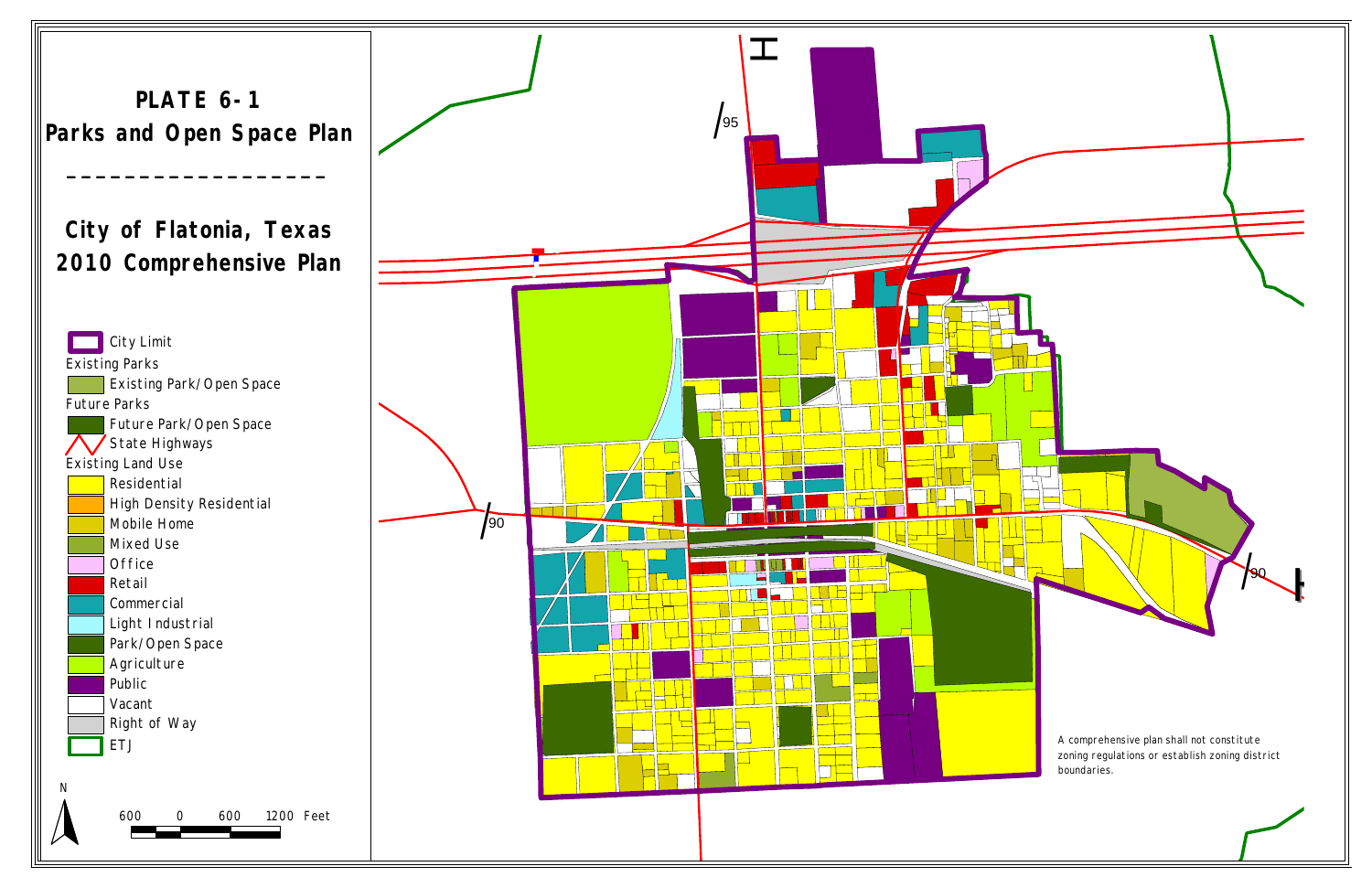"open space" is used to identify publicly owned land of one acre or more with a minimal amount of development). These lands are typically used for passive recreation purposes such as walking and picnicking and for the preservation of unique, rare, or easily damaged natural resources such as wetlands, riparian woodlands, steep slopes, and natural drainageways.

## **Park And Recreation Needs Identification And Assessment**

### Citizen Survey of Park and Recreation Needs

The Parks Committee distributed copies of the survey to residents by mailing them with every electric bill (1,100 in all). More than 450 of the 1100 surveys that were mailed out to City Utility customers were returned - a 41 percent response rate.

In the survey, citizens were given a list of recreation facilities and asked to place a checkmark next to the five most desired facilities from each list. Based upon the total point scores, the top 10 facilities were called "most requested park and recreation needs" and were used as the starting point for determining the City's priority needs. If a respondent checked "Indoor Recreation Facility" as one of their top five facilities, then they were also asked which indoor facilities were most desired. The survey results are listed below in order of most requested to least requested:

| Facility                          | Points |
|-----------------------------------|--------|
| <b>Indoor Recreation Facility</b> | 173    |
| Trails                            | 153    |
| Large Event Pavilion              | 144    |
| Playground                        | 142    |
| Camping/RV Sites                  | 140    |
| Swimming Pool                     | 118    |
| <b>Picnic Facilities</b>          | 112    |
| <b>Picnic Pavilions</b>           | 106    |
| Historic Railroad Park            | 83     |
| Natural Habitat Areas             | 78     |
| Golf Course                       | 54     |
| <b>Baseball Fields</b>            | 49     |
| Amphitheatre                      | 45     |
|                                   |        |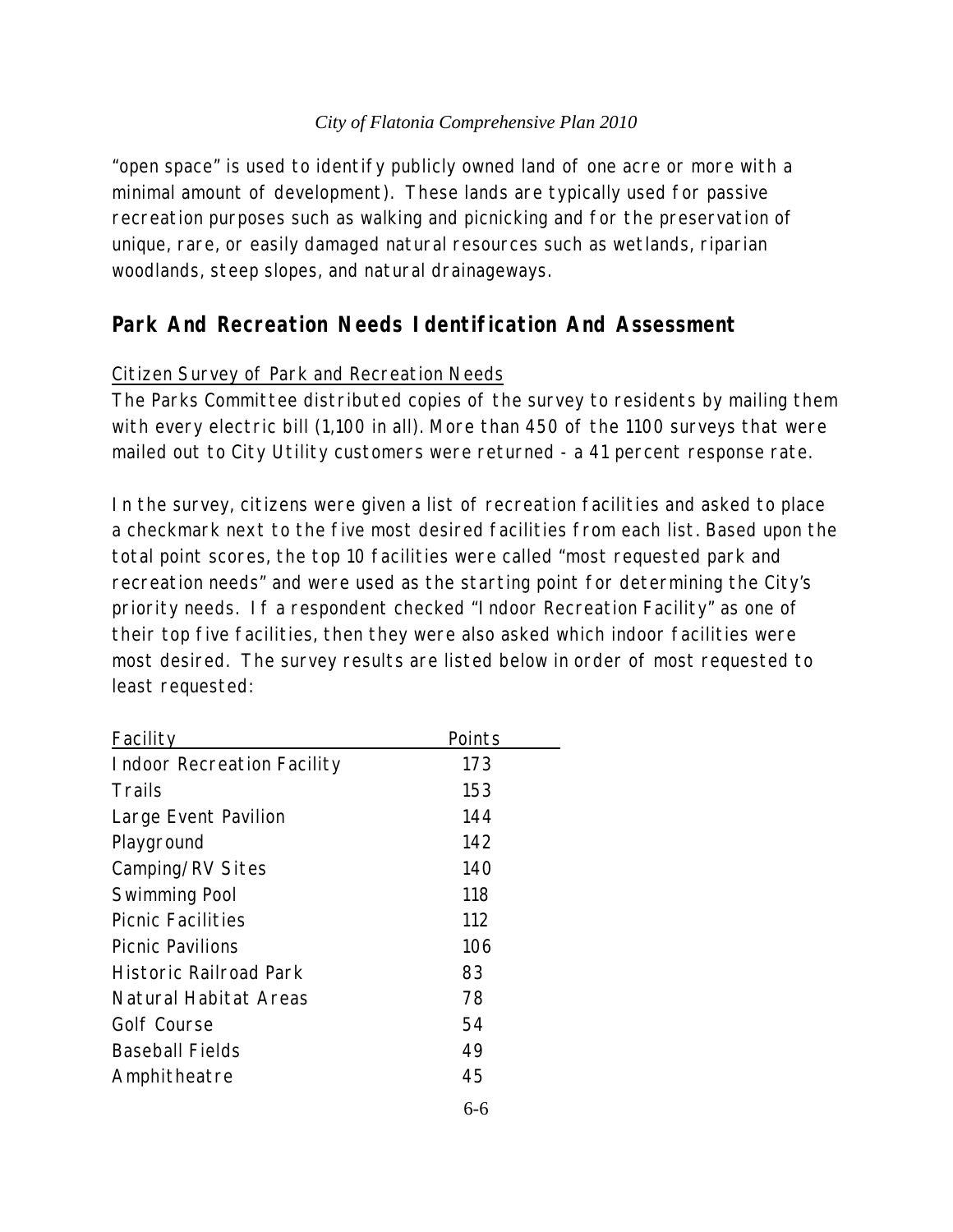| Skateboard/rollerblade              | 36     |
|-------------------------------------|--------|
| Softball Fields                     | 32     |
|                                     |        |
| <b>Indoor Recreation Facilities</b> | Points |
| Aerobic/Dance Area                  | 97     |
| Movies                              | 94     |
| Game Area                           | 80     |
| Craft/Meeting Room                  | 69     |
| Weight Lifting Room                 | 62     |
| Basketball                          | 49     |
| Volleyball                          | 44     |
| Raquetball                          | 25     |

#### Community Park and Recreation Workshop

On September 16, 2000, the Parks Committee held a community workshop to discuss the results of the citizen survey and to elicit public review and comment on the Parks Committee's prioritized list and conceptual park development projects. Many citizens attending the workshop voiced support for the prioritized list and the conceptual projects.

### Overall City Park and Recreation Needs

In order to develop the final needs list the Parks Committee reviewed the results of the citizen survey and the citizen workshop. The committee then assessed the available resources of the city to build and maintain these facilities, as well as previous (pre-survey) facility requests, available land for park development, and park grant opportunities. The final prioritized list of Flatonia's park and recreation needs is shown in the following table.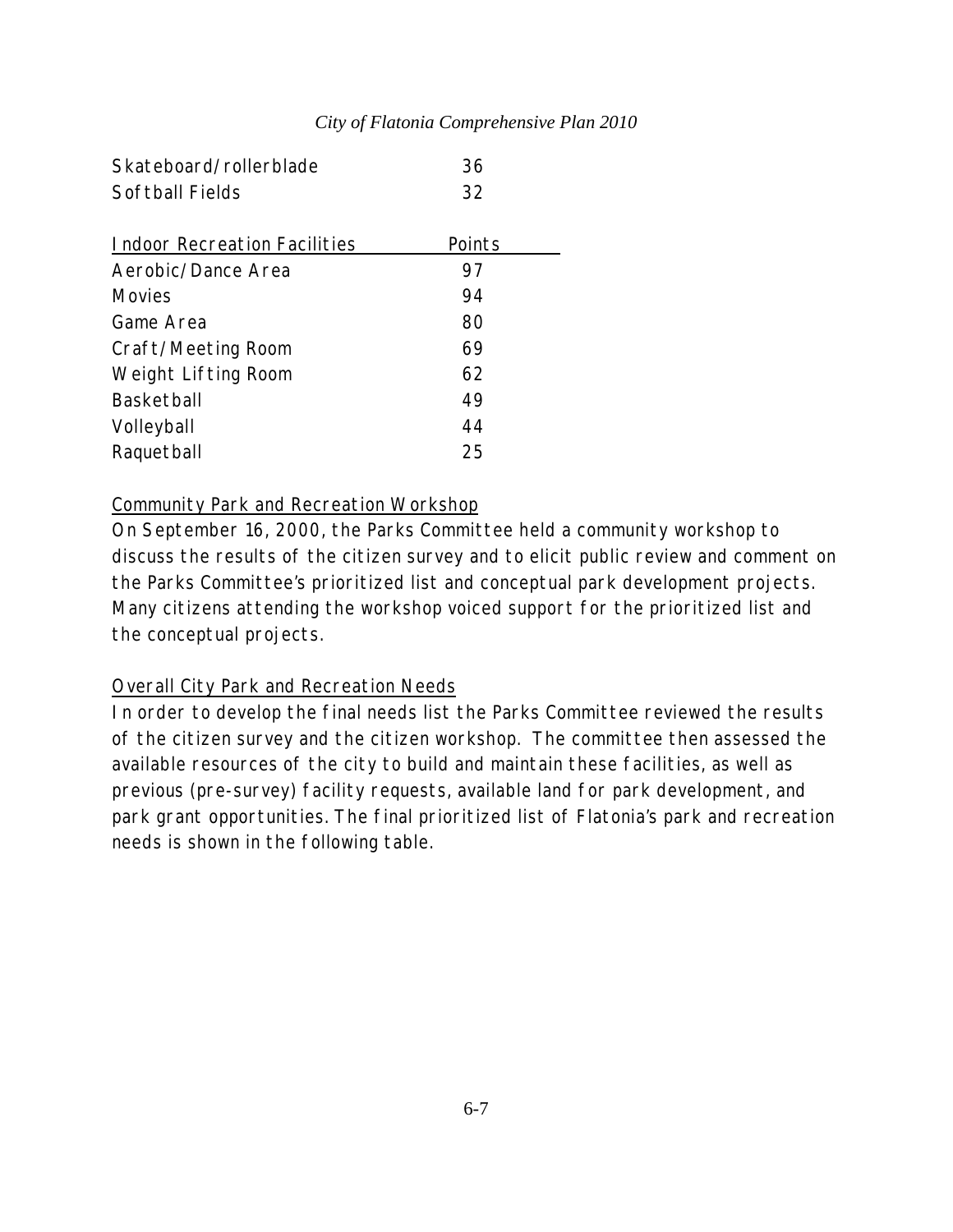### **Table 6-3 Master Plan Priority Needs List**

| Priority | <b>Facility Type</b>                                                                                                                                            |  |  |  |  |
|----------|-----------------------------------------------------------------------------------------------------------------------------------------------------------------|--|--|--|--|
| 1        | Park land acquisition                                                                                                                                           |  |  |  |  |
| 2        | Trails for walking, jogging, and biking                                                                                                                         |  |  |  |  |
| 3        | Picnic pavilions                                                                                                                                                |  |  |  |  |
| 4        | Playground                                                                                                                                                      |  |  |  |  |
| 5        | Picnic tables and grills                                                                                                                                        |  |  |  |  |
| 6        | Natural habitat area                                                                                                                                            |  |  |  |  |
| 7        | Skateboard/Rollerblade area                                                                                                                                     |  |  |  |  |
| 8        | Historic railroad interpretive facilities                                                                                                                       |  |  |  |  |
| 9        | Camping/RV sites                                                                                                                                                |  |  |  |  |
| 10       | <b>Indoor Recreation Center</b><br>Aerobic/Dance area<br>Movies/Games area<br>Craft/Meeting area<br>Weight-lifting area<br>Basketball court<br>Volleyball court |  |  |  |  |

## **Park and Recreation Facility Deficit / Surplus**

The Parks Committee adopted park and recreation facility standards similar to those recommended by the National Recreation and Park Association (NRPA) in its Park and Open Space Standards and Guidelines. The Parks Committee used the NRPA standards as the starting point and adjusted them to reflect local needs. The City's park and recreation facility standards can be found in the Appendix of this plan.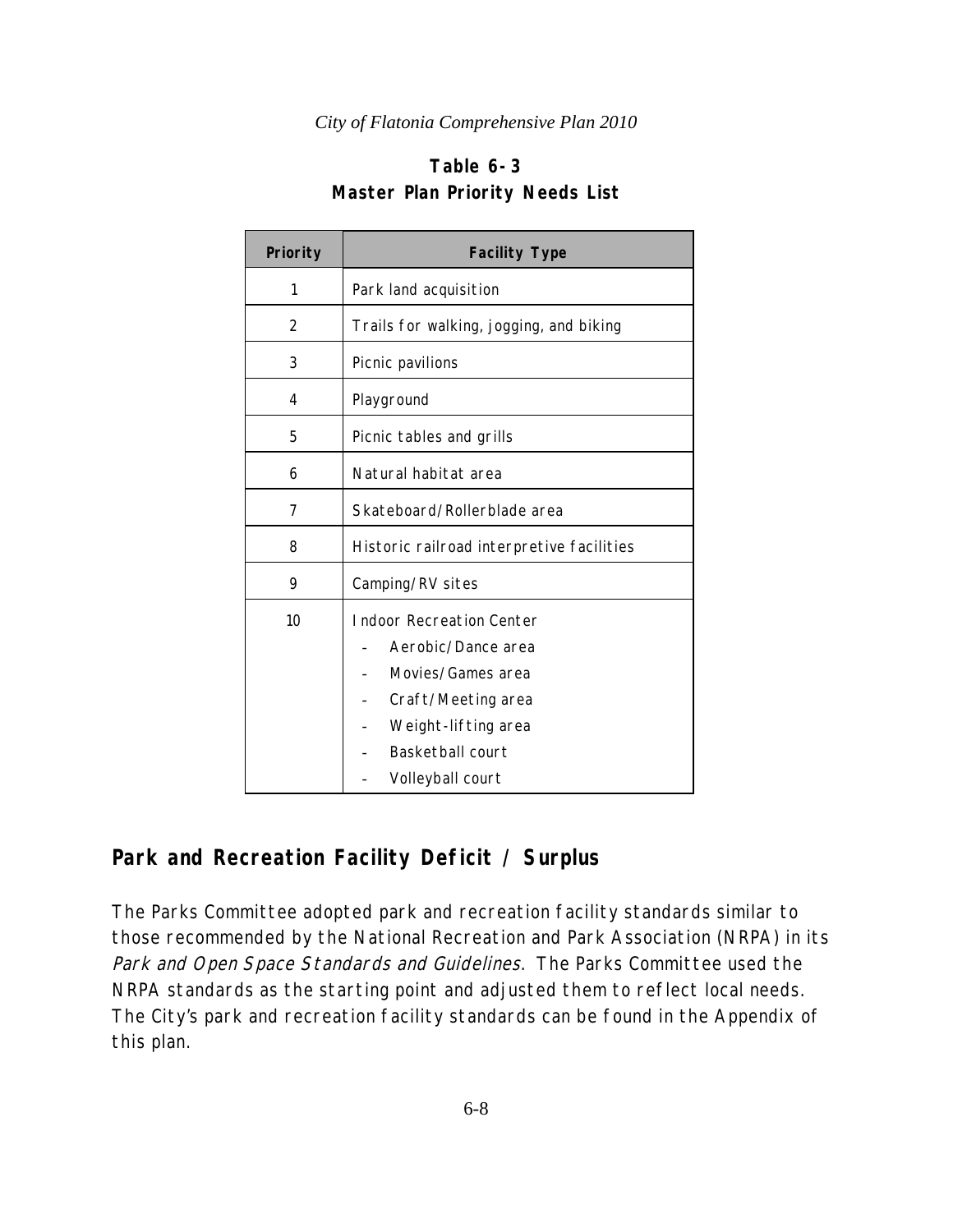After determining the City's park and recreation facility standards, the Parks Committee reviewed the needed facilities list and used the standards to determine the number of each kind of facility the City should have to meet those needs. Some existing recreational facilities were not fully counted in the current number calculations due to their limited availability or poor conditions:

- Recreation facilities on school property are generally available during the school year only after 3:00 p.m. on weekdays, and all weekend. They are also available for approximately three months during the summer. At the suggestion of Texas Parks and Wildlife's staff, the Parks Committee used a multiplier of 0.5 in current number calculations to account for the limited public availability of these school facilities.
- Public recreation facilities in poor condition are not included in the current number calculations. At the suggestion of Texas Parks and Wildlife's staff, the Parks Committee declared that these facilities are worn out and of no benefit to the community.

The result of applying the Parks Committee's facility standards is a current deficit for all 10 priority recreation facilities as shown in the table 6-4 below.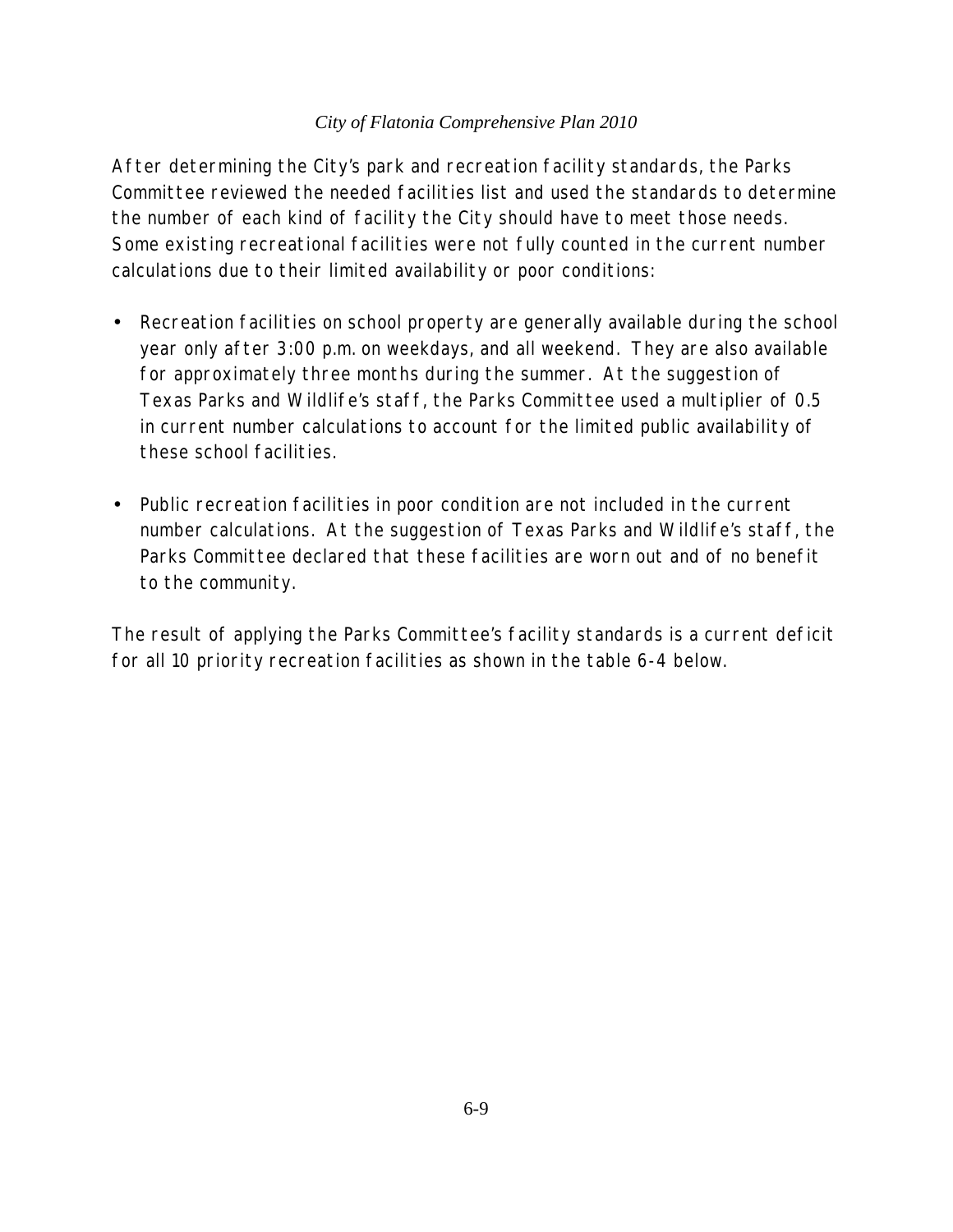| Priority       | <b>Facility Type</b>                         | Current<br><b>Number</b> | Condition | <b>Facility</b><br><b>Standard</b> | <b>Current Facility</b><br>Deficit / Surplus |
|----------------|----------------------------------------------|--------------------------|-----------|------------------------------------|----------------------------------------------|
| 1              | Park land acquisition                        | 22 acres                 | <b>NA</b> | 45                                 | -23 acres                                    |
| $\overline{2}$ | Trails for walking,<br>jogging, and biking   | .5 miles                 | Good      | 2.5 miles                          | -2 miles                                     |
| 3              | Picnic pavilions                             | 1                        | Good      | $\overline{2}$                     | $-1$                                         |
| 4              | Playground                                   | $.5\,$                   | Good/Poor | $\overline{2}$                     | $-1.5$                                       |
| 5              | Picnic tables and grills                     | 8                        | Good      | 23                                 | $-15$                                        |
| 6              | Natural habitat area                         | 0 acres                  | <b>NA</b> | 1.5 acres                          | $-1.5$ acres                                 |
| $\overline{7}$ | Skateboard/Rollerblade<br>area               | $\Omega$                 | <b>NA</b> |                                    | $-1$                                         |
| 8              | Historic railroad<br>interpretive facilities | $\mathbf 0$              | <b>NA</b> | 1                                  | $-1$                                         |
| 9              | Camping/RV sites                             | $\Omega$                 | <b>NA</b> | 10                                 | $-10$                                        |
| 10             | <b>Indoor Recreation</b><br>Center           | 0                        | <b>NA</b> | 1                                  | $-1$                                         |

### **Table 6-4 Deficit / Surplus Facility Calculations**

**Note:** The Facility Standard and Current Facility Deficit / Surplus numbers are rounded to the nearest whole unit of measure.

# **Master Plan Implementation**

The final step in the master planning process was to develop a five-year implementation plan which outlines specific projects and timelines for project development.

After analyzing existing City-owned land and possible land acquisitions throughout the City, as well as considering facility development and maintenance costs, the Parks Committee selected the following three projects: "Central Park," "Historic Railway Crossing" Linear Park, and an Indoor Recreation Center. The development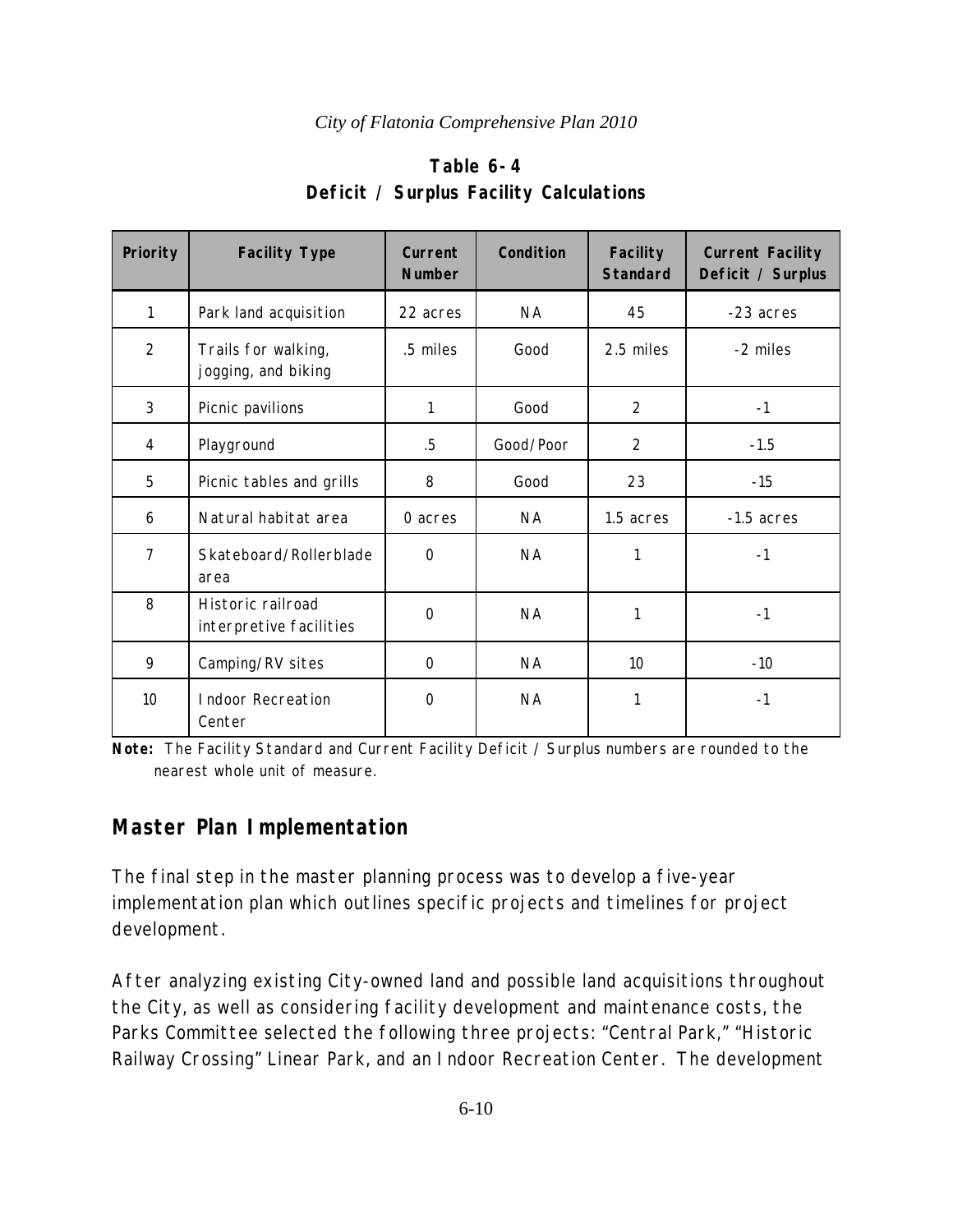timing, the number and type of facilities to be constructed, and the current and remaining facility deficit / surplus are shown in the following table.

| Priority         | <b>Facility Type</b>                            | Current<br><b>Facility</b><br>Deficit /<br><b>Surplus</b> | Project 1:<br>Neighborhood<br>Park<br>$(2000 - 2002)$ | Project 2:<br><b>Historic</b><br>Railway<br><b>Crossing Linear</b><br>Park<br>$(2002 - 2003)$ | Project 3:<br>I ndoor<br>Recreation<br>Center<br>$(2003 - 2005)$ | Remaining<br>Facility<br>Deficit /<br><b>Surplus</b> |
|------------------|-------------------------------------------------|-----------------------------------------------------------|-------------------------------------------------------|-----------------------------------------------------------------------------------------------|------------------------------------------------------------------|------------------------------------------------------|
| $\mathbf{1}$     | Park land<br>acquisition                        | -23 acres                                                 | 6 acres<br>(approximately)                            | 12 acres<br>(approximately)                                                                   | 5 acres<br>(approximately)                                       | $\mathbf 0$                                          |
| $\overline{2}$   | Trails for<br>walking, jogging,<br>and biking   | -2 miles                                                  | .5 miles                                              | 1.5 miles                                                                                     | $\mathbf 0$                                                      | $\mathbf 0$                                          |
| $\mathfrak{Z}$   | Picnic pavilions                                | $-1$                                                      | $\mathbf{1}$                                          | $\mathsf{O}\xspace$                                                                           | $\mathbf 0$                                                      | $\overline{O}$                                       |
| $\overline{4}$   | Playground                                      | $-1$                                                      | $\mathbf{1}$                                          | $\overline{O}$                                                                                | $\overline{O}$                                                   | $\mathbf 0$                                          |
| 5                | Picnic tables and<br>grills                     | $-11$                                                     | 8                                                     | $\mathsf{O}$                                                                                  | $\mathbf 0$                                                      | 3                                                    |
| $\boldsymbol{6}$ | Natural habitat<br>area                         | $-1.5$ acres                                              | $.5\phantom{0}$                                       | $\mathbf{1}$                                                                                  | $\overline{0}$                                                   | $\overline{0}$                                       |
| $\overline{7}$   | Skateboard/Roll<br>erblade area                 | $-1$                                                      | $\mathbf{1}$                                          | $\overline{0}$                                                                                | $\overline{0}$                                                   | $-5$                                                 |
| 8                | Historic railroad<br>interpretive<br>facilities | $-1$                                                      | $\overline{0}$                                        | $\mathbf{1}$                                                                                  | $\overline{0}$                                                   | $\overline{O}$                                       |
| 9                | Camping/RV<br>sites                             | $-10$                                                     | $\overline{0}$                                        | 10                                                                                            | $\overline{0}$                                                   | $\overline{0}$                                       |
| 10               | I ndoor<br>Recreation<br>Center                 | $-1$                                                      | $\mathbf 0$                                           | $\overline{0}$                                                                                | $\mathbf{1}$                                                     | $\overline{0}$                                       |

**Table 6-5 Master Plan Implementation Schedule**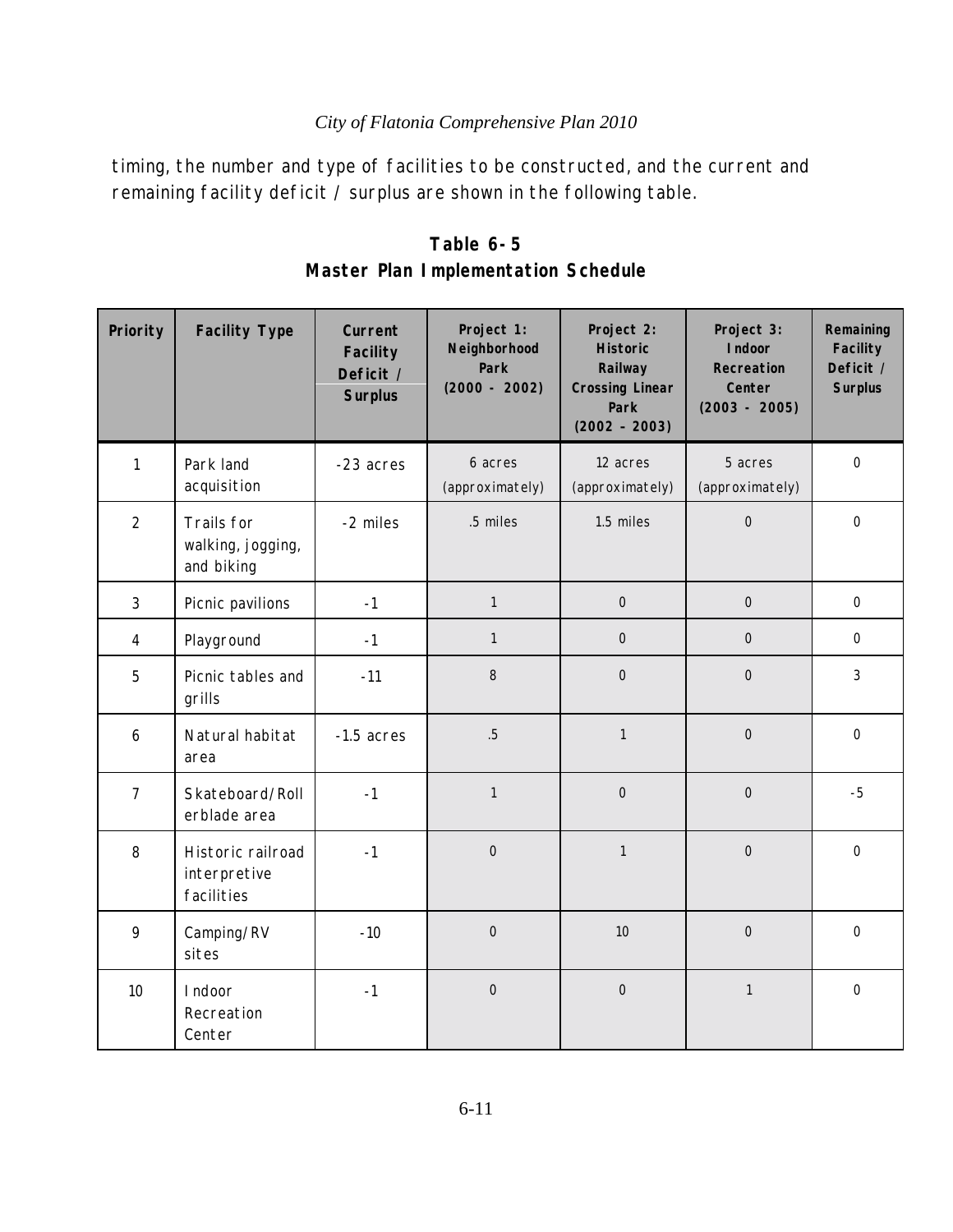## **Resources and Fundraising Opportunities for Plan Implementation**

Flatonia and the Flatonia Parks Committee will work together to identify funding sources as well as available resources to assist in the development of new recreational facilties and the acquisition/donation of park land. To date, three grant programs have been identified to assist the City:

- 1. The Lower Colorado River Authority's *Partnerships in Parks* grant program (up to \$200,000);
- 2. The Texas Parks and Wildlife Department's Grants-in-Aid grant program (up to \$500,000);
- 3. The TEA-21 grant program administered through the Texas Department of Transportation.

The following funding and available resources have also been identified as potential sources of assistance:

- 1. City funds;
- 2. City labor and equipment;
- 3. Lower Colorado River Authority's *Partnerships in Parks* technical assistance program;
- 4. Flatonia Chamber of Commerce, civic groups, and local business funds and labor.

# **Ongoing Park and Recreation Priorities**

After establishing a priority park and recreation development list, the Parks Committee then identified park and recreation opportunities that should be addressed both now and in future plans.

- The Parks Committee, as part of its ongoing efforts, will work with interested local citizens to develop a City Trails Master Plan. Any future trails Master Plan would be incorporated into the overall Flatonia Park, Recreation, and Open Space Master Plan.
- The Parks Committee should work closely with the Flatonia ISD to identify appropriate tracts of land adjacent or near school buildings as potential sites